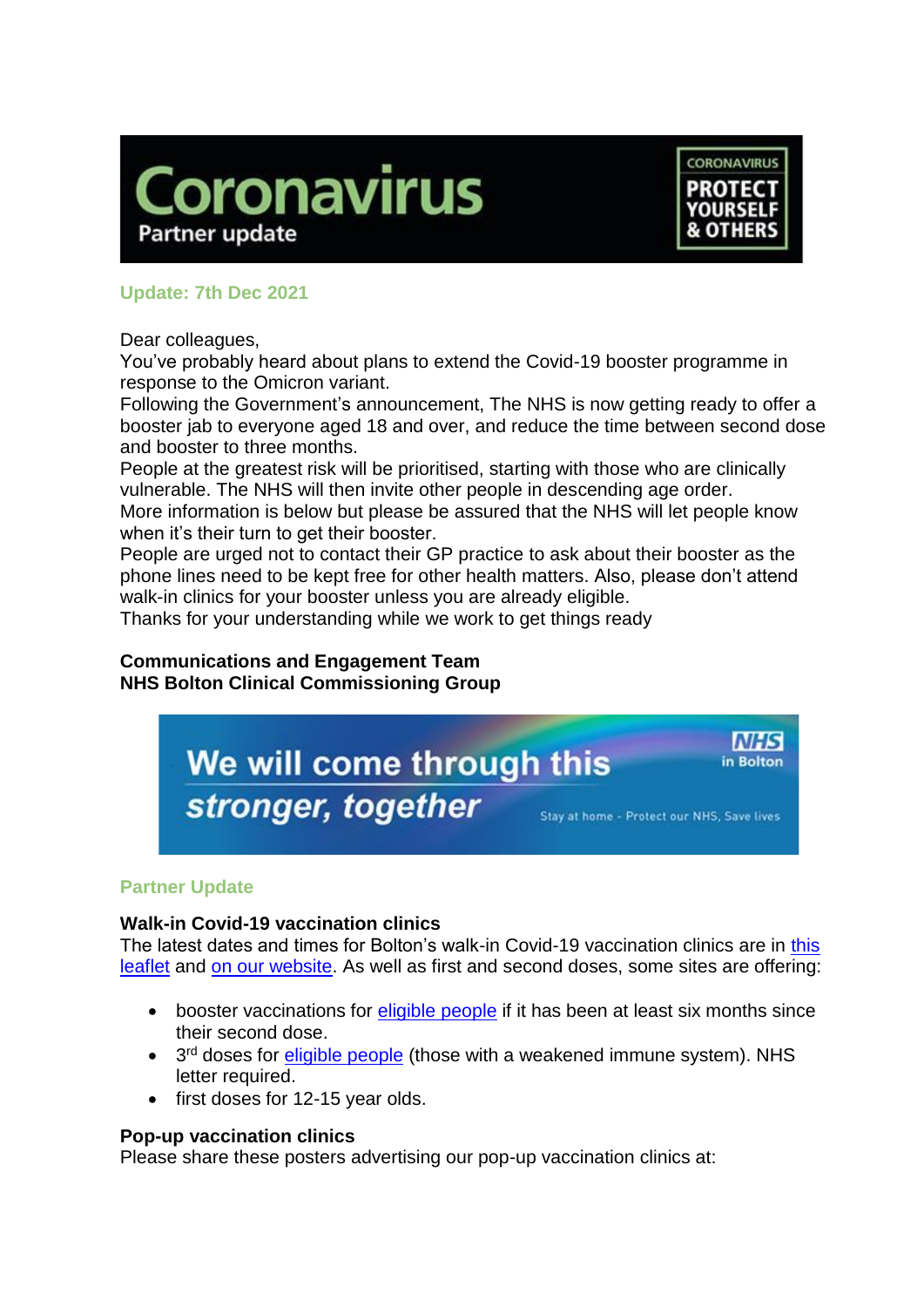- [University of Bolton](https://www.boltonccg.nhs.uk/media/7685/vaccs-_bus_uni.jpg) (vaccination bus): Wednesday 8 December, 10am-3pm
- [Bolton Market](https://www.boltonccg.nhs.uk/media/7684/vaccs-_bus_market.jpg) (vaccination bus): Saturday 11 December, 10am-4pm
- [Pikes Lane Health Centre:](https://www.boltonccg.nhs.uk/media/7686/a5_pikes_lane_vaccine_walkin_1212.jpg) Sunday 12 December, 10.30am-3pm.
- [New Bury UCAN Centre](https://www.boltonccg.nhs.uk/media/7688/vacc_bus_ucan.jpg) (vaccination bus): Tuesday 14 December, 10am-4pm

Please note that the vaccination bus is weather permitting.

#### **Extension of booster programme**

Keep an eye on our social media and [website](https://www.boltonccg.nhs.uk/media/7686/a5_pikes_lane_vaccine_walkin_1212.jpg) for more information about when booster jabs will be available to under-40s, and when the time between second and booster jabs will be reduced to three months.

This letter, available as a [PDF](https://www.boltonccg.nhs.uk/media/7679/ks_vaccsprogupdate_dec02_fin.pdf) and an [image,](https://www.boltonccg.nhs.uk/media/7678/ks_vaccsprogupdate_dec02_fin_001.jpg) explains how we are working to implement the programme in Bolton. The information is also [on our website.](https://www.boltonccg.nhs.uk/news-events/news/changes-to-the-bolton-covid-19-vaccination-programme) Additionally, the NHS has produced a [poster](https://www.boltonccg.nhs.uk/media/7680/covid-booster-poster-01.jpg) which you may want to share.



In the meantime, people are encouraged to get vaccinated if they are in one of the [current eligible groups.](https://www.nhs.uk/conditions/coronavirus-covid-19/coronavirus-vaccination/who-can-get-the-vaccine/) It's never too late to get even your first dose if you haven't already.

Who can get what dose and when is in our handy quide.

People already eligible can attend walk-in clinics in Bolton or [book online/](https://www.nhs.uk/conditions/coronavirus-covid-19/coronavirus-vaccination/book-coronavirus-vaccination/)call 119 for an appointment.

### **Omicron restrictions**

Early indications are that the new Omicron variant of Covid-19 which has been detected in the UK is spread more easily than other variants. As a result, a number of measures have been introduced:

• You must [wear a face covering](https://www.greatermanchester-ca.gov.uk/covid-still-here/#FaceCovering) in shops and on all public transport, unless exempt.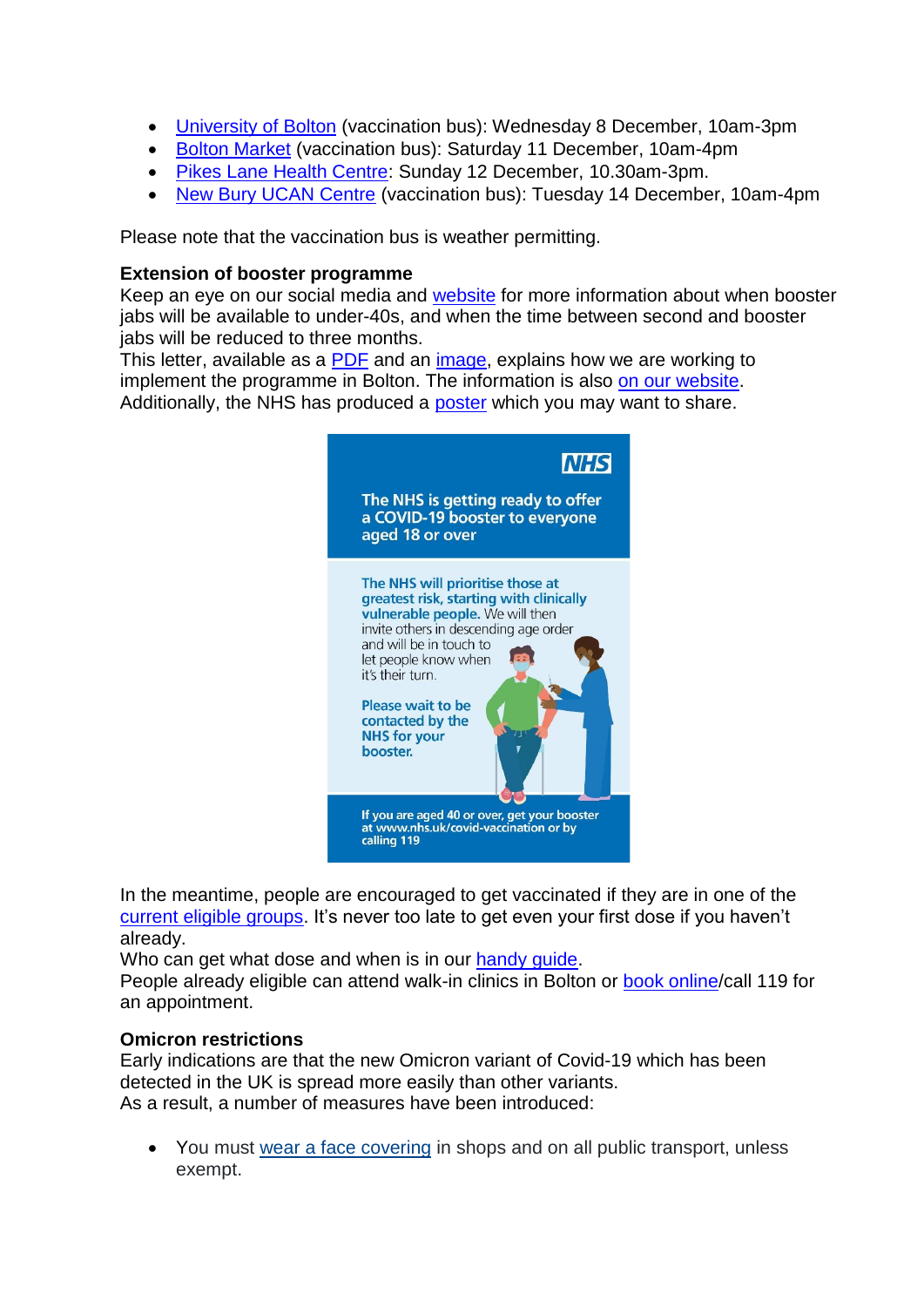- You are strongly encouraged to wear face coverings in all other crowded areas or where you are likely to come into contact with people you don't usually meet.
- You must [self-isolate away from other people](https://www.greatermanchester-ca.gov.uk/covid-still-here/#SelfIsolate) for ten days, even if you are fully vaccinated, if you are contacted by NHS Test and Trace and told you have recently been close to someone who is infected with this variant.
- Local and national support is available to help you to self-isolate immediately and for the full amount of time required. Find out more in this [checklist](https://www.greatermanchester-ca.gov.uk/covid-still-here/10-ways-to-do-your-10-days-checklist-for-self-isolating-safely/) for self[isolating safely.](https://www.greatermanchester-ca.gov.uk/covid-still-here/10-ways-to-do-your-10-days-checklist-for-self-isolating-safely/)
- If [travelling from overseas,](https://www.greatermanchester-ca.gov.uk/covid-still-here#OverseasTravel) you must take a PCR test within 48 hours of arriving, and self-isolate away from other people until you receive a negative result.
- Additional measures are in place for arrivals from selected other countries which have been added to the UK's travel 'red list'.

More information is on the [Greater Manchester Covid's Still Here website.](https://www.greatermanchester-ca.gov.uk/covid-still-here/)

## **Pregnancy and fertility videos**

We shared some information in the last newsletter about the Covid-19 vaccination during pregnancy.

These additional videos featuring doctors may also be helpful if you are pregnant, breastfeeding or trying to conceive, and have questions about the vaccine.

- [Common questions about the Covid-19 vaccine: pregnancy,](https://youtu.be/2nWTkHB4SWU) fertility [breastfeeding and women's](https://youtu.be/2nWTkHB4SWU) health (full version)
- [Experiences of treating pregnant women with Covid-19](https://youtu.be/_RFDPXhUHmA)
- [Common questions about the Covid-19 vaccine: pregnancy and breastfeeding](https://youtu.be/HcZA42gEUyQ)  [focus](https://youtu.be/HcZA42gEUyQ)
- [Common questions about the Covid-19 vaccine: fertility and women's health](https://youtu.be/l-E-jOanioM)  [focus](https://youtu.be/l-E-jOanioM)

## **Covid scams**

There have been reports of scam callers claiming to be from the NHS and selling 'NHS Covid Life Insurance'.

Please advise people to hang up they receive such a call and report it to Action Fraud by calling 0300 123 2040 or by filling in a form on the [National Cyber Security Centre](https://www.ncsc.gov.uk/collection/phishing-scams/report-scam-call)  [website.](https://www.ncsc.gov.uk/collection/phishing-scams/report-scam-call)

People have also received scam emails and texts advertising "free Omicron PCR tests" and "Omicron booster jabs". Do not reply and do not click on any links.

Forward fake emails to the National Cyber Security Centre via [report@phishing.gov.uk](mailto:report@phishing.gov.uk) and forward fake texts to 7726.

Find out more about how to [protect yourself from scammers.](https://takefive-stopfraud.org.uk/)

### **Flu information**

This leaflet in [English](https://www.boltonccg.nhs.uk/media/7681/flu_2021_leaflet_english_fin_web-compressed-1.pdf) and [Gujarati](https://www.boltonccg.nhs.uk/media/7682/flu_2021_leaflet_fin-gujarati.pdf) explains more about the flu vaccination and answers questions people may have about its ingredients. It has been produced in association with Bolton Council of Mosques and faith leaders in the borough. An Urdu version of the leaflet will follow soon. Please use in your conversations with people who may be unsure about getting their flu vaccine.

### **Think twice this winter**

We recently shared details of the NHS in Bolton 'Think Twice' campaign.